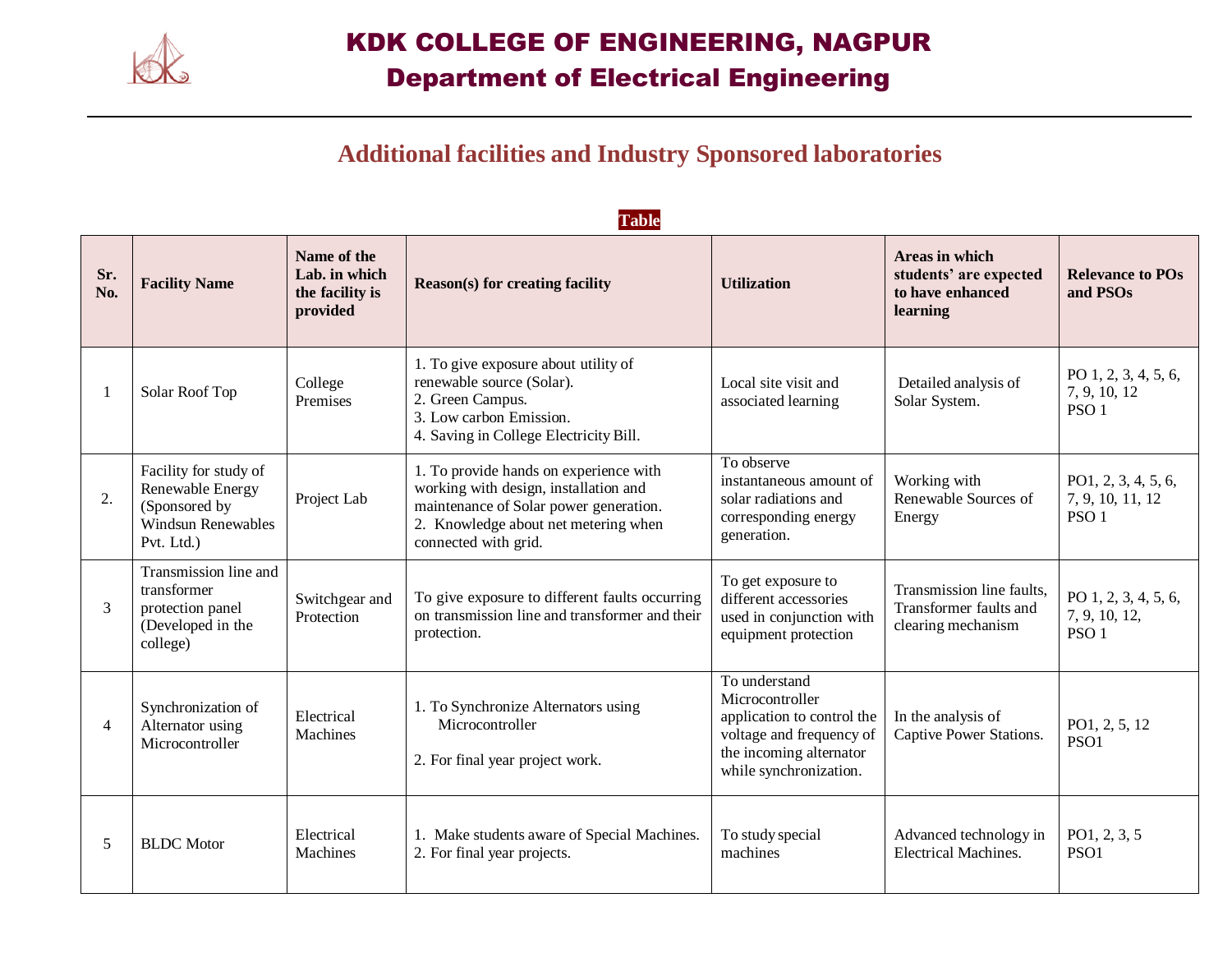

# KDK COLLEGE OF ENGINEERING, NAGPUR

### Department of Electrical Engineering

| 6  | Load-Manager                                                                                              | Measurements<br>and<br>strumentation                                | 1. To give practical knowledge.<br>2. For final year project work.                                                                                                                                                                      | To measure power,<br>power factor, voltages,<br>frequency of supply.                                                      | Demand Side<br>Management studies                                                    | PO1, 2, 3, 5<br>PSO1                               |
|----|-----------------------------------------------------------------------------------------------------------|---------------------------------------------------------------------|-----------------------------------------------------------------------------------------------------------------------------------------------------------------------------------------------------------------------------------------|---------------------------------------------------------------------------------------------------------------------------|--------------------------------------------------------------------------------------|----------------------------------------------------|
| 7  | <b>DSO</b>                                                                                                | Power<br>Electronics                                                | 1. To test and analyze different signals and<br>waveforms<br>2. For final year project work                                                                                                                                             | For measurement of<br>digital signals and to<br>know their history in the<br>power electronics<br>laboratory experiments. | Analysis of digital<br>signals                                                       | PO1, 2, 3, 5, 9, 10<br>PSO <sub>1</sub>            |
| 8  | Spectrum Analyzer                                                                                         | Network<br>Analysis                                                 | 1. To bring about familiarity with analysis of<br>the spectra of electrical signals, dominant<br>frequency, power, distortion, harmonics,<br>bandwidth, and other spectral components of<br>a signal.<br>2. For final year project work | For the measurement of<br>power of the spectrum of<br>known and unknown<br>signals                                        | Power Measurement of<br>Known and Unknown<br>signals                                 | PO1, 2, 3, 5, 9, 10<br>PSO1                        |
| 9  | Parts of electrical<br>machines, Specimens<br>of power<br>transmission cables<br>and Insulators.          | Electrical<br>Workshop                                              | 1. To bring familiarity about the different<br>parts used to electrical machines.<br>2. To make aware of different power<br>transmission cables and their ratings.                                                                      | Beyond the course<br>study.                                                                                               | Working with electrical<br>machines and power<br>transmission area.                  | PO1, 6, 8, 12<br>PSO1                              |
| 10 | Previously<br>Completed projects,<br>Power Supply,<br>soldering facility,<br>Measuring<br>Instruments etc | Project<br>Laboratory                                               | To convert innovative ideas into projects /<br>products.                                                                                                                                                                                | For developing<br>projects/products.                                                                                      | Development of<br>Prototype models<br><b>Publishing Quality</b><br>Technical papers. | PO1, 2, 3, 4, 5, 6,<br>7, 8, 9, 10, 11, 12<br>PSO1 |
| 11 | <b>Computing Facility</b><br>with Internet access                                                         | Electrical<br>Computer Lab<br>Ι,<br>Electrical<br>Computer Lab<br>П | 1. To provide familiarity with various software<br>2. To carry out projects                                                                                                                                                             | To conduct training<br>programs, add on<br>courses, skill based<br>activities, ICT Learning<br>etc.                       | Ability to up skill with<br>latest technological<br>advancements.                    | PO1, 2, 3, 4, 5, 9,<br>10 PSO2                     |
| 12 | Video's From<br><b>NPTEL</b>                                                                              | Displayed in<br>the Electrical<br>Computer Lab                      | Understanding the Video oriented Teaching<br>and learning.                                                                                                                                                                              | Per semester 10 hrs                                                                                                       | Better Understanding the<br>subject. In depth<br>knowledge beyond Lab.               | PO1, 6, 12<br>PSO1                                 |